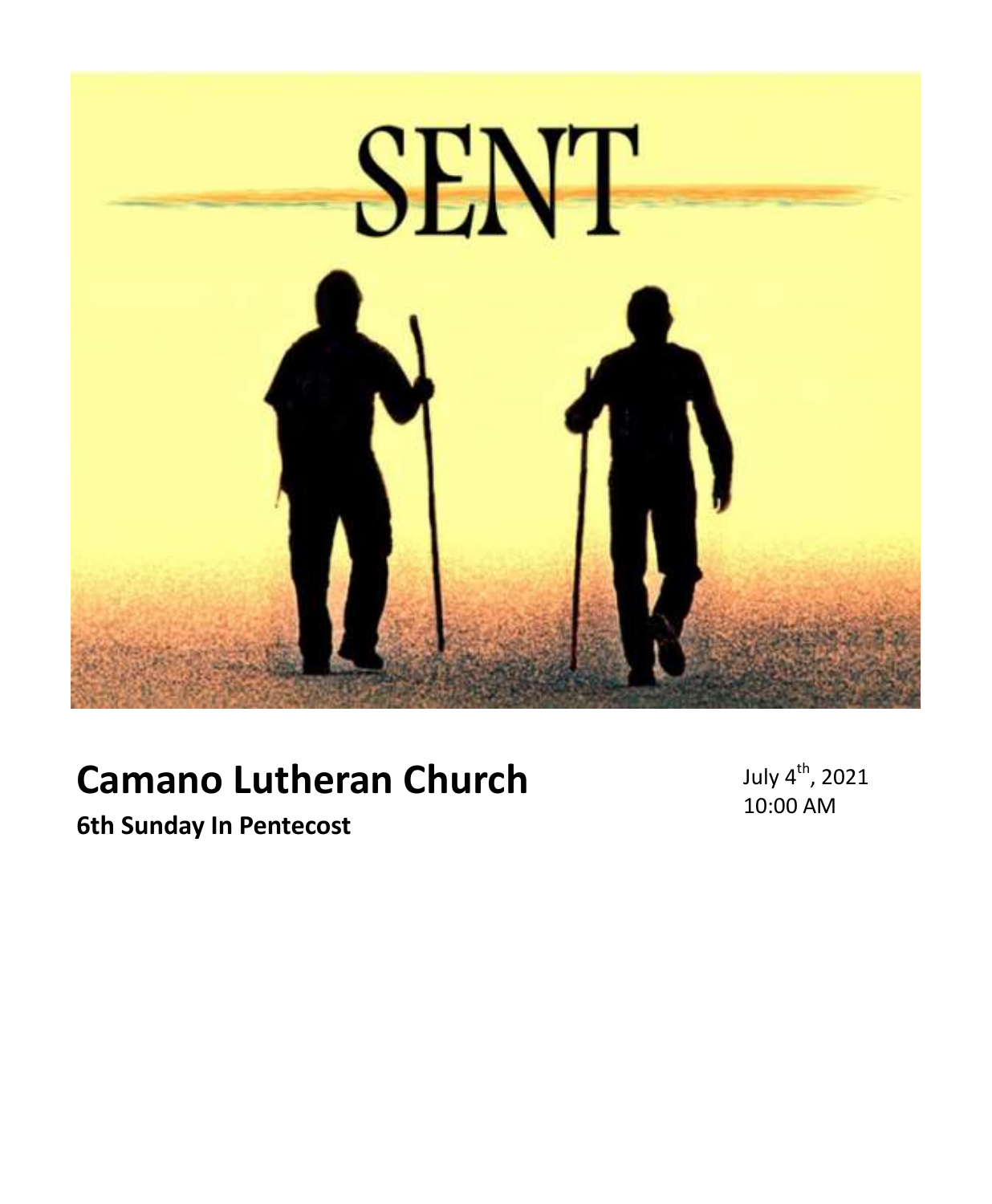#### **PRELUDE**

- **In Christ There Is No East or West (Global Tune Medley), arr. Sherri Hansen**
	- McKee, African American spiritual, adapt. Harry T. Burleigh, 1866-1949
	- Le P'ING, Te-ngai Hu
	- Beach Spring, The Sacred Harp, Philadelphia, 1844
	- Gayom Ni Higami, Ikalahan (Philippines) traditional
	- Holy Manna, W. Moore, Columbian Harmony, 1825
	- Tokyo, Japanese Gagaku mode, Isao Koizumi, 1907-1992
	- Land of Rest, North American Traditional
- **Finlandia, arr. by Kevin Olson**
- **This is My Song, ELW 887**

This is my song, God of all the nations, a song of peace for lands afar and mine. This is my home, the country where my heart is; here are my hopes, my dreams, my holy shrine; but other hearts in other lands are beating with hopes and dreams as true and high as mine.

My country's skies are bluer than the ocean, and sunlight beams on cloverleaf and pine. But other lands have sunlight too, and clover, and skies are everywhere as blue as mine. So hear my song, O God of all the nations, a song of peace for their land and for mine.

This is my prayer, O God of all earth's kingdoms, your kingdom come; on earth your will be done. O God, be lifted up till all shall serve you, and hearts united learn to live as one. So hear my prayer, O God of all the nations; myself I give you; let your will be done. *Text: Lloyd Stone, 1912-1933, st. 1-2; Georgia Harkness, 1891-1974, st. 3*

### **WELCOME ANNOUNCEMENTS**

### **CONFESSION AND FORGIVENESS**

- P: Blessed be the holy Trinity,  $\pm$  one God, the God of manna, the God of miracles, the God of mercy.
- **C: Amen.**
- P: Drawn to Christ and seeking God's abundance, let us confess our sin.

*Silence is kept for reflection.*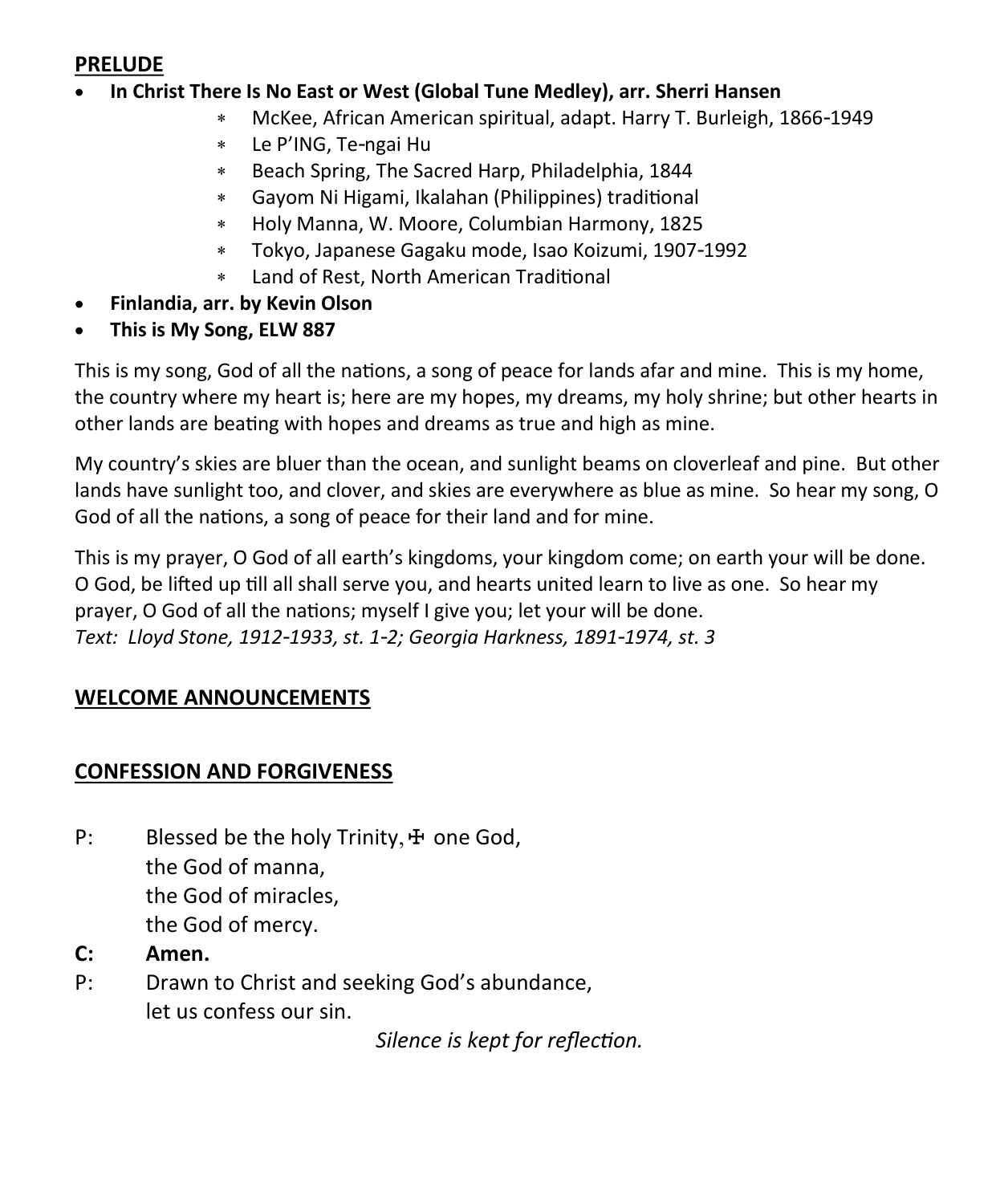## P: God, our provider,

# **C: help us.**

**It is hard to believe there is enough to share. We question your ways when they differ from the ways of the world in which we live. We turn to our own understanding rather than trusting in you. We take offense at your teachings and your ways. Turn us again to you. Where else can we turn? Share with us the words of eternal life and feed us for life in the world. Amen.**

P: Beloved people of God: in Jesus, the manna from heaven, you are fed and nourished. By Jesus, the worker of miracles, there is always more than enough. Through Jesus, **⊕**the bread of life, you are shown God's mercy: you are forgiven and loved into abundant life.

**C: Amen.**

One License<br>722453-A One License 722453-A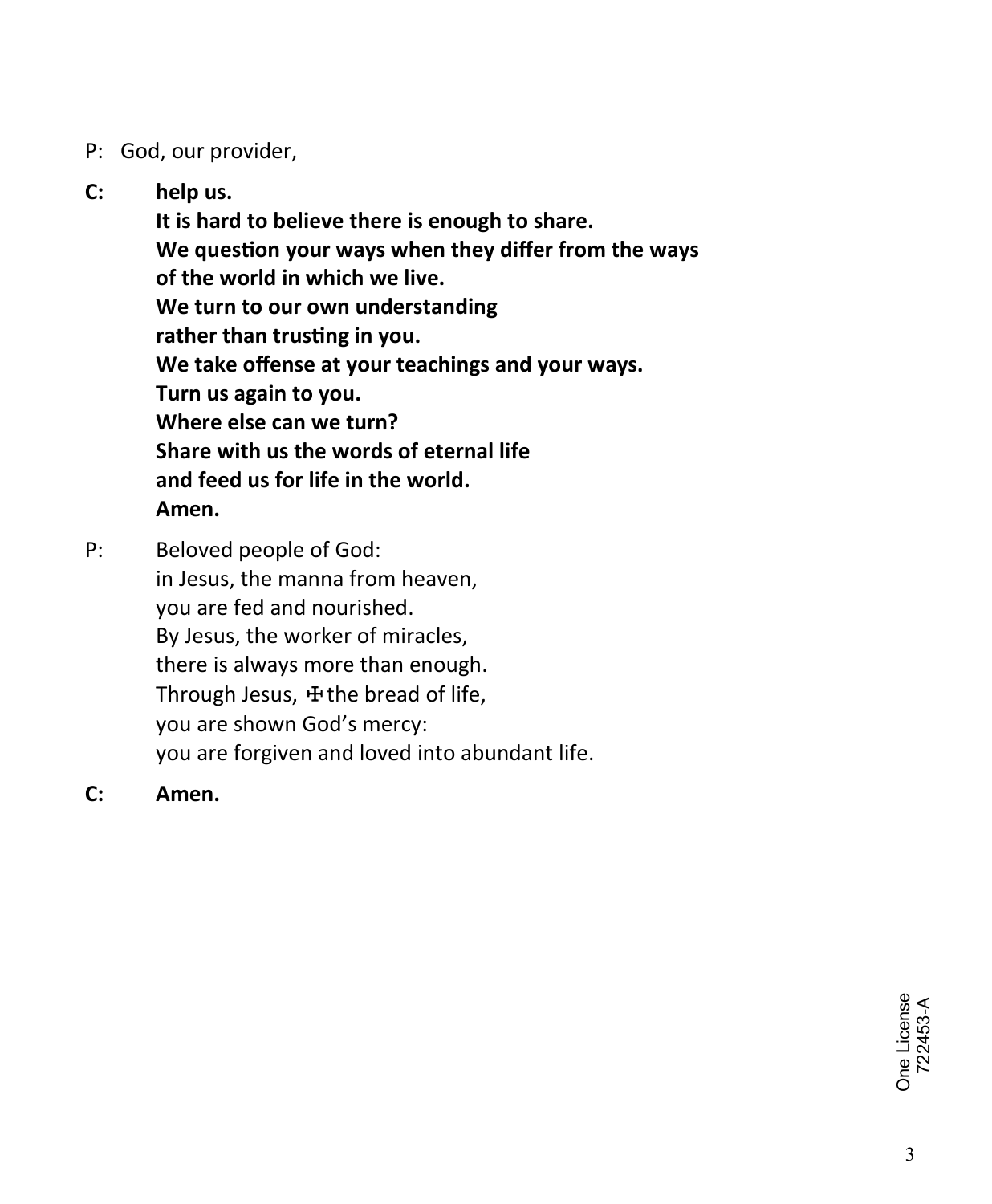#### **SONG**

How Firm a Foundation



Text: J. Rippon, A Selection of Hymnx, 1787, alt. Music: FOUNDATION, Early American

> One License 722453-A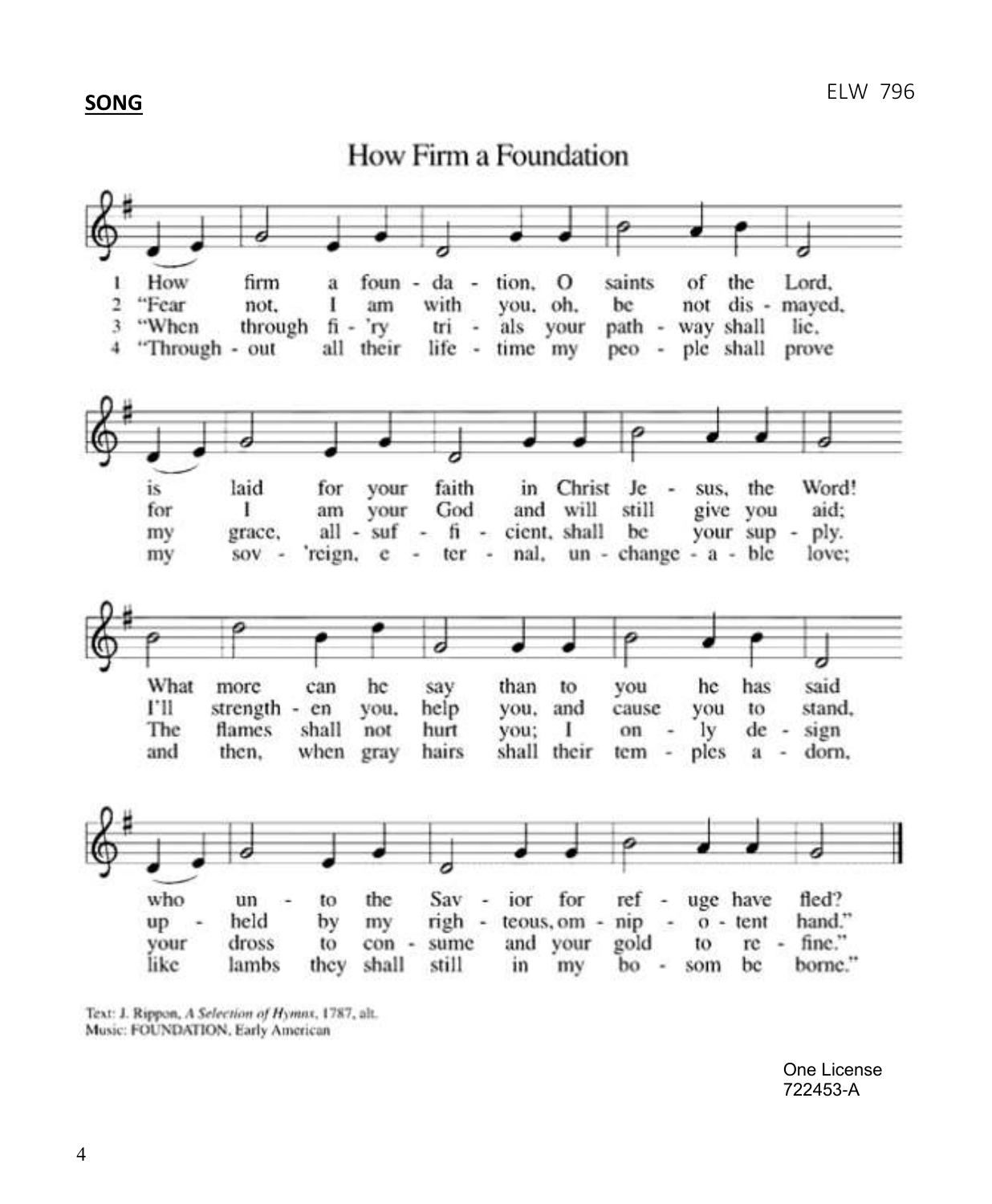### **PRAYER OF THE DAY**

- P: The Lord be with you.
- **C: And also with you.**
- P: God of the covenant, in our baptism you call us to proclaim the coming of your kingdom. Give us the courage you gave the apostles, that we may faithfully witness to your love and peace in every circumstance of life, in the name of Jesus Christ, our Savior and Lord...
- **All: Amen**

# **FIRST READING Ezekiel 2:1-5**

 $1$ [A voice] said to me: O mortal, stand up on your feet, and I will speak with you.<sup>2</sup>And when he spoke to me, a spirit entered into me and set me on my feet; and I heard him speaking to me. <sup>3</sup>He said to me, Mortal, I am sending you to the people of Israel, to a nation of rebels who have rebelled against me; they and their ancestors have transgressed against me to this very day. <sup>4</sup>The descendants are impudent and stubborn. I am sending you to them, and you shall say to them, "Thus says the Lord God." <sup>5</sup>Whether they hear or refuse to hear (for they are a rebellious house), they shall know that there has been a prophet among them.

**A:** Word of Hope, Word of life. **C: Thanks be to God!**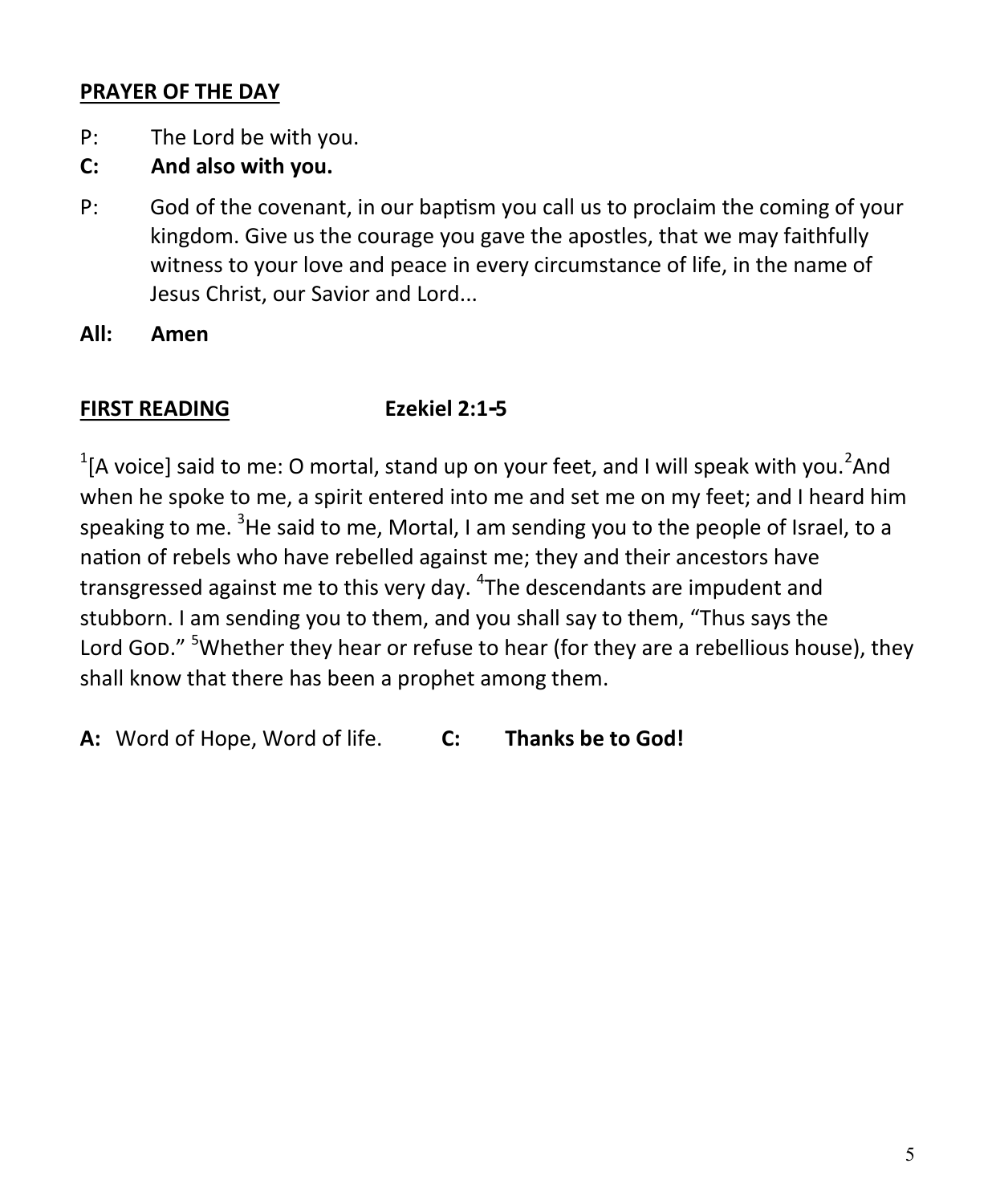*\*\*\*it is the desire of the composer that the refrain be sung in the course of the psalm and not sung and repeated at the beginning.*



Psalm refrain reproduced from Psalm Settings for the Church Year: Revised Common Lectionary © 2008 Augsburg Fortress. May be reproduced by permission for local use only.

> Augsburg License SAS006420

To you I lift up my eyes, to you enthroned in the heavens. As the eyes of servants look to the hand of their masters, and the maid to the hand of her mistress, so our eyes look to you, O Lord our God, until you show us your mercy.

#### **ALL: Refrain**

Have mercy upon us, O Lord, have mercy, for we have had more than enough of contempt, too much of the scorn of the indolent rich, and of the derision of the proud. So our eyes look to you, O Lord our god, until you show us your mercy.

#### **ALL: Refrain**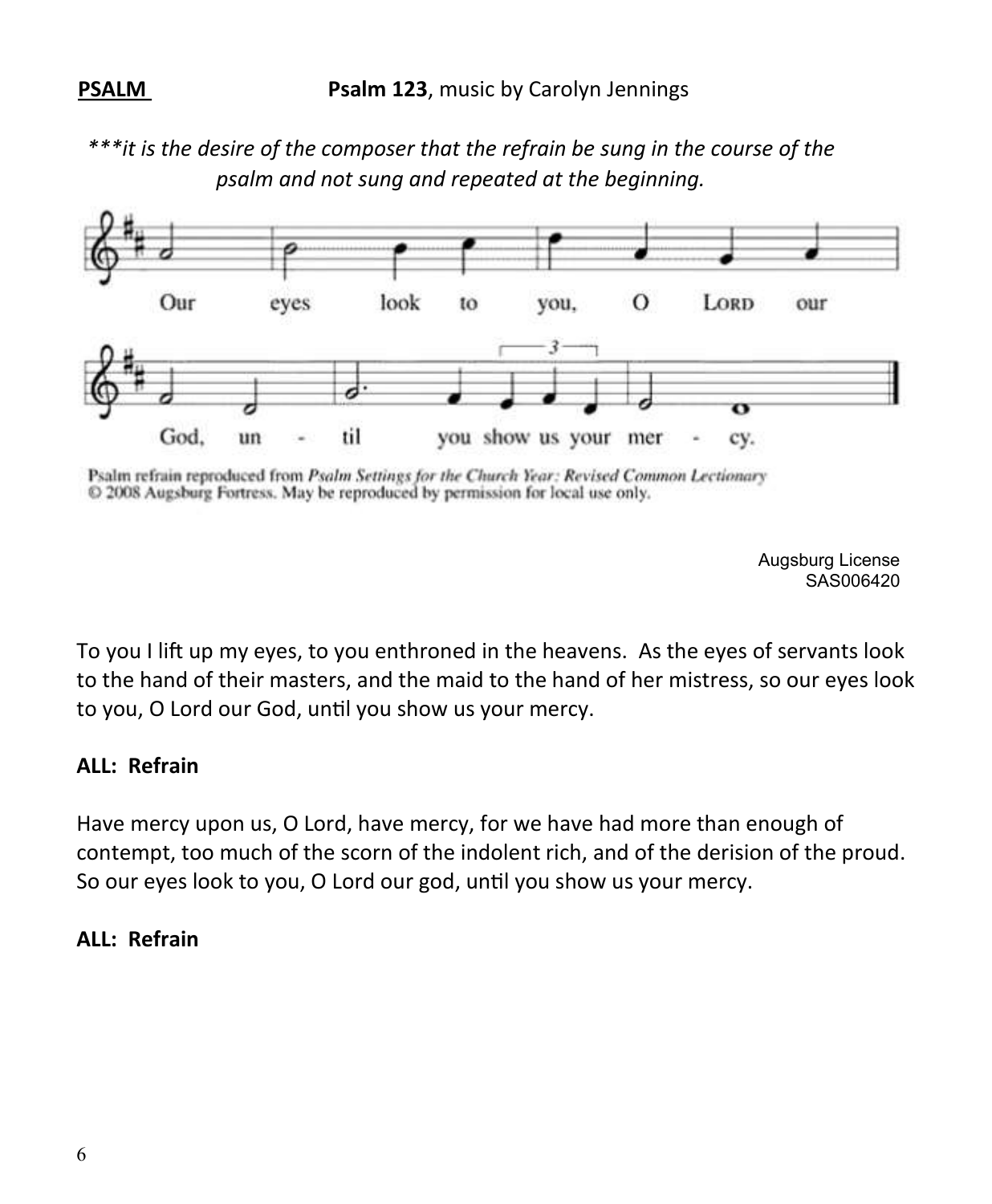$2$ I know a person in Christ who fourteen years ago was caught up to the third heaven whether in the body or out of the body I do not know; God knows.  $3$ And I know that such a person—whether in the body or out of the body I do not know; God knows—  $4$ was caught up into Paradise and heard things that are not to be told, that no mortal is permitted to repeat. <sup>5</sup>On behalf of such a one I will boast, but on my own behalf I will not boast, except of my weaknesses. <sup>6</sup>But if I wish to boast, I will not be a fool, for I will be speaking the truth. But I refrain from it, so that no one may think better of me than what is seen in me or heard from me, <sup>7</sup>even considering the exceptional character of the revelations. Therefore, to keep me from being too elated, a thorn was given me in the flesh, a messenger of Satan to torment me, to keep me from being too elated. <sup>8</sup>Three times I appealed to the Lord about this, that it would leave me, <sup>9</sup>but he said to me, "My grace is sufficient for you, for power is made perfect in weakness." So, I will boast all the more gladly of my weaknesses, so that the power of Christ may dwell in me.  $^{10}$ Therefore I am content with weaknesses, insults, hardships, persecutions, and calamities for the sake of Christ; for whenever I am weak, then I am strong.

**A:** Word of Hope, Word of life. **C: Thanks be to God!**

#### **GOSPEL ACCLAMATION**

### **Alleluia, alleluia, alleluia.**

*I will boast gladly of my weaknesses, so that the pow'r of Christ may dwell in me. (2 Corinthians 12:9)*

**Alleluia, alleluia, alleluia.**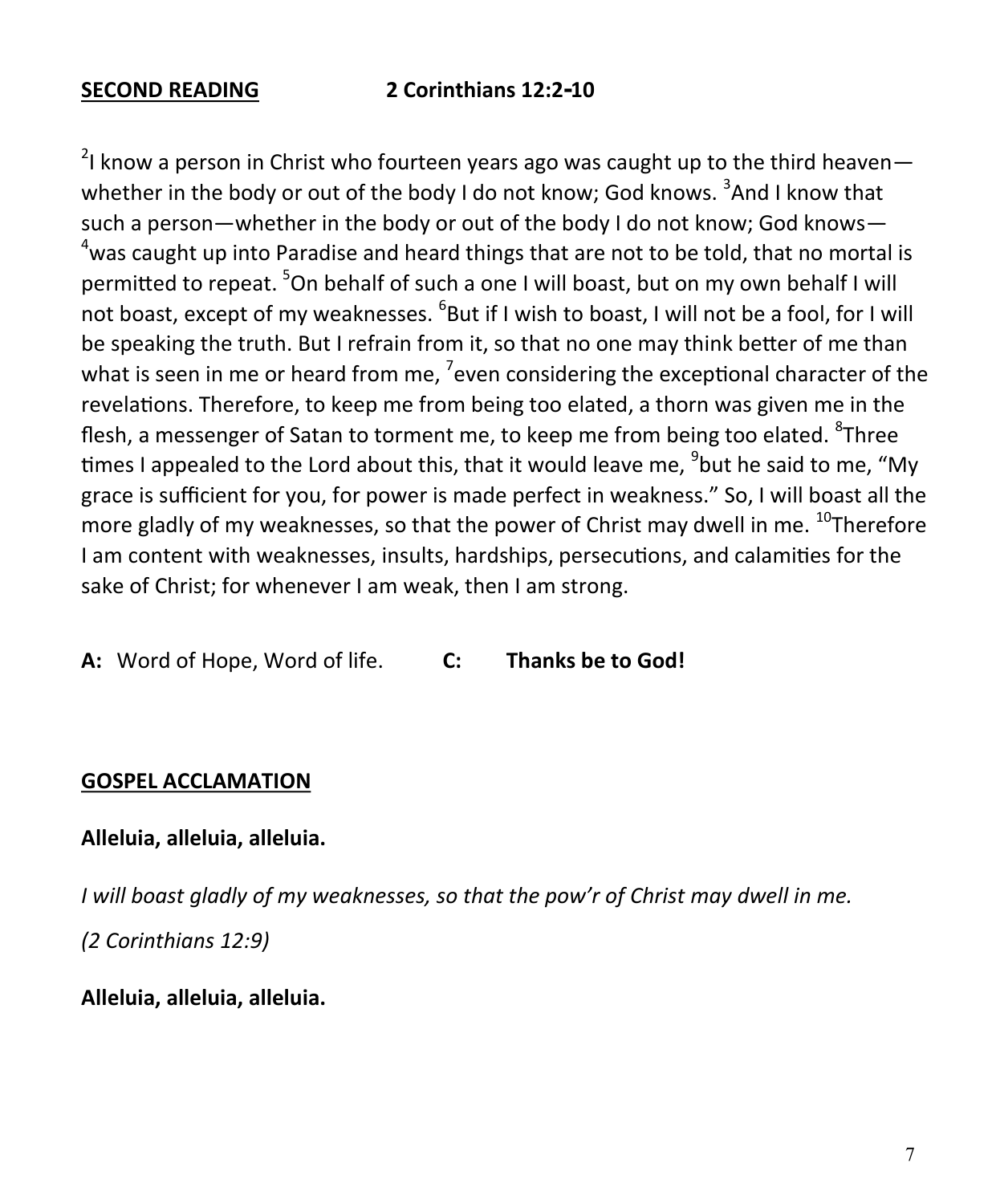#### **GOSPEL Mark 6:1-13**

<sup>1</sup>[Jesus] came to his hometown, and his disciples followed him.<sup>2</sup>On the sabbath he began to teach in the synagogue, and many who heard him were astounded. They said, "Where did this man get all this? What is this wisdom that has been given to him? What deeds of power are being done by his hands! <sup>3</sup>Is not this the carpenter, the son of Mary and brother of James and Joses and Judas and Simon, and are not his sisters here with us?" And they took offense at him. <sup>4</sup>Then Jesus said to them, "Prophets are not without honor, except in their hometown, and among their own kin, and in their own house." <sup>5</sup>And he could do no deed of power there, except that he laid his hands on a few sick people and cured them. <sup>6</sup>And he was amazed at their unbelief.

Then he went about among the villages teaching. <sup>7</sup>He called the twelve and began to send them out two by two, and gave them authority over the unclean spirits. <sup>8</sup>He ordered them to take nothing for their journey except a staff; no bread, no bag, no money in their belts; <sup>9</sup>but to wear sandals and not to put on two tunics. <sup>10</sup>He said to them, "Wherever you enter a house, stay there until you leave the place.  $^{11}$ If any place will not welcome you and they refuse to hear you, as you leave, shake off the dust that is on your feet as a testimony against them."  $^{12}$ So they went out and proclaimed that all should repent. <sup>13</sup>They cast out many demons, and anointed with oil many who were sick and cured them.

**P:** Word of Hope, Word of life. **C: Thanks be to God!**

#### **MESSAGE**

Sermon: Pastor Scott Brents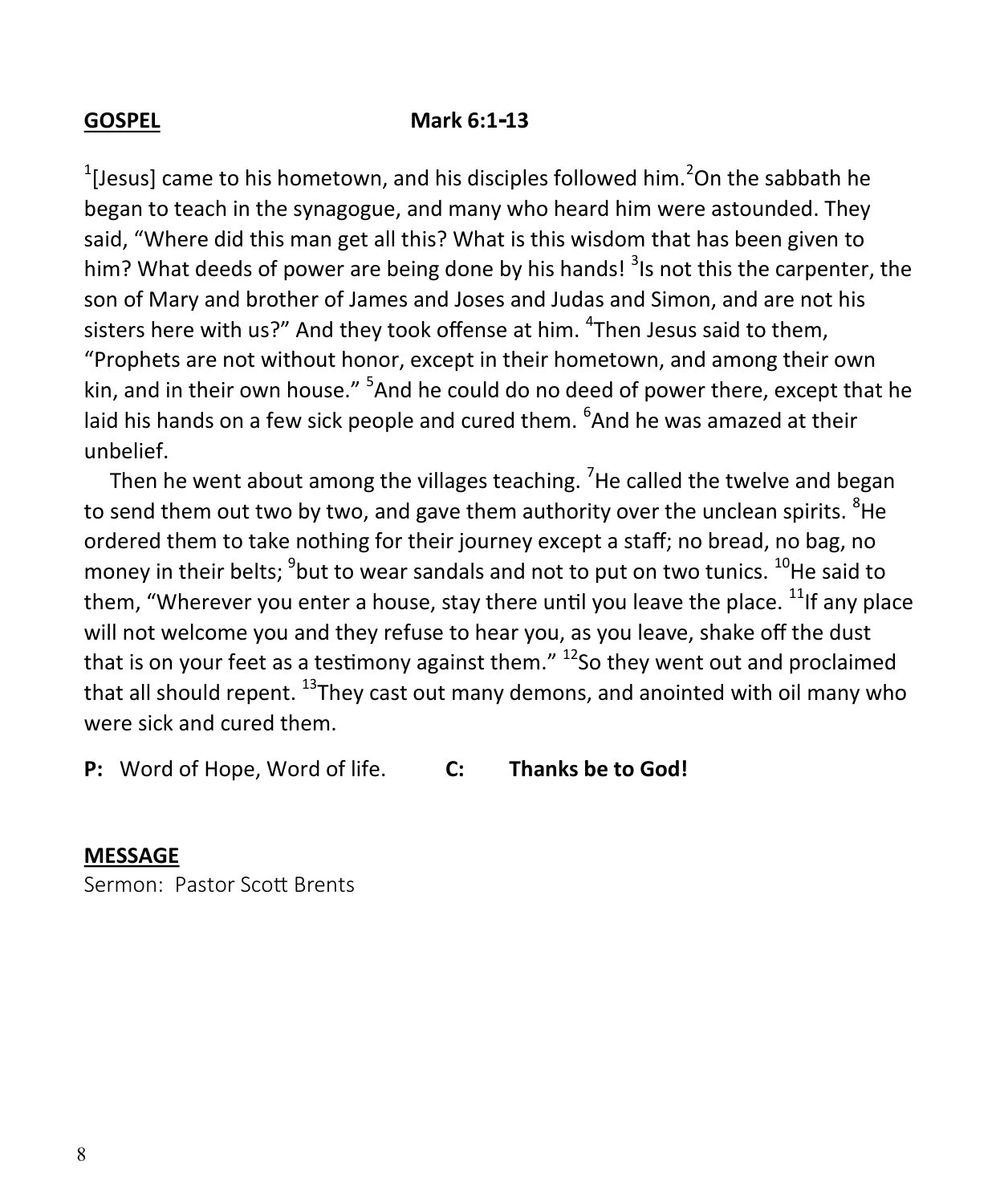

One License 722453-A One License 722453-A

9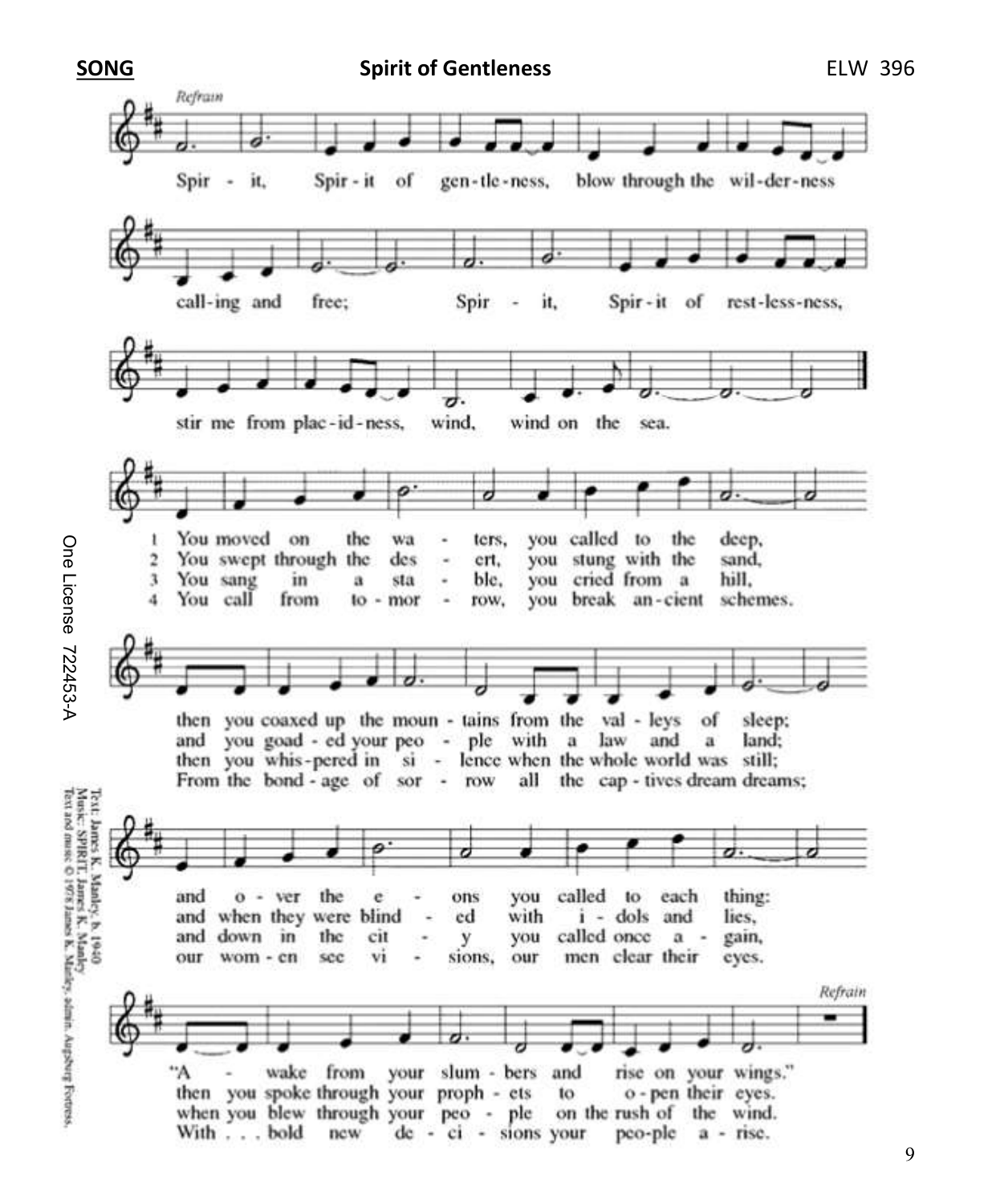## **THE PRAYERS OF THE CHURCH**

| A: | Let us come before the triune God in prayer. |
|----|----------------------------------------------|
|    | After each petition                          |

- A: Lord, in your mercy
- **All: Hear our prayer.**
- P: We lift our prayers to you, O God, trusting in your abiding grace.
- **All: Amen.**

#### **SHARING OF THE PEACE**

P: The peace of the risen Christ be with you all

## **All: And also with you.**

*(Let us share a sign of peace to one another with a wave )*

#### **OFFERING**

*May be placed in the offering plates on the way in or out* 

### **HOLY COMMUNION**

- P: The Lord be with you.
- **C: And also with you.**
- P: Lift up your hearts.
- **C: We lift them to the Lord.**
- P: Let us give thanks to the Lord our God.
- **C: It is right to give God our thanks and praise.**

### **PRAYER OF THANKSGIVING**

P: You are indeed holy, almighty and merciful God. You are most holy, and great is the majesty of your glory. You so loved the world that you gave your only Son, so that everyone who believes in him may not perish but have eternal life. We give you thanks for his coming into the world to fulfill for us your holy will and to accomplish all things for our salvation.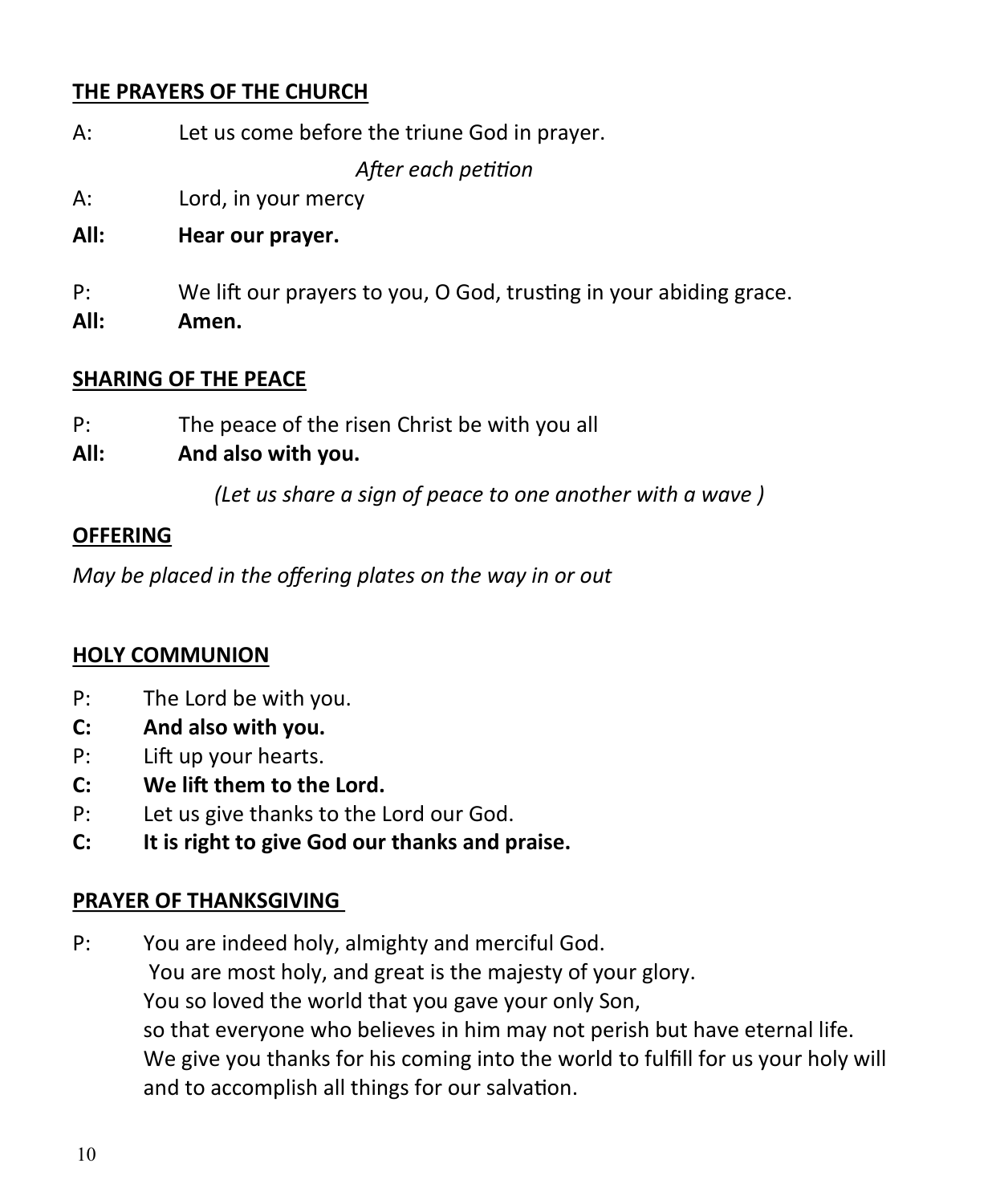In the night in which he was betrayed...

For as often as we eat of this bread and drink from this cup, we proclaim the Lord's death until he comes.

# **C: Christ has died. Christ is risen. Christ will come again.**

P: Remembering, therefore, his salutary command, his life-giving passion and death, his glorious resurrection and ascension, and the promise of his coming again,

we give thanks to you, O Lord God Almighty, not as we ought but as we are able;

we ask you mercifully to accept our praise and thanksgiving and with your Word and Holy Spirit to bless us, your servants, and these your own gifts of bread and wine,

so that we and all who share in the body and blood of Christ may be filled with heavenly blessing and grace,

and, receiving the forgiveness of sin, may be formed to live as your holy people and be given our inheritance with all your saints.

To you, O God, Father, Son, and Holy Spirit,

be all honor and glory in your holy church, now and forever.

- **C: Amen.**
- P: Lord, remember us always in your kingdom and teach us to pray,

**Our Father, who art in heaven, hallowed be thy name, thy kingdom come, thy will be done,**

**on earth as it is in heaven. Give us this day our daily bread; And forgive us our trespasses, as we forgive those,**

**who trespass against us; and lead us not into temptation, but deliver us from evil. For thine is the kingdom, and the power, and the glory, Forever and ever. Amen.**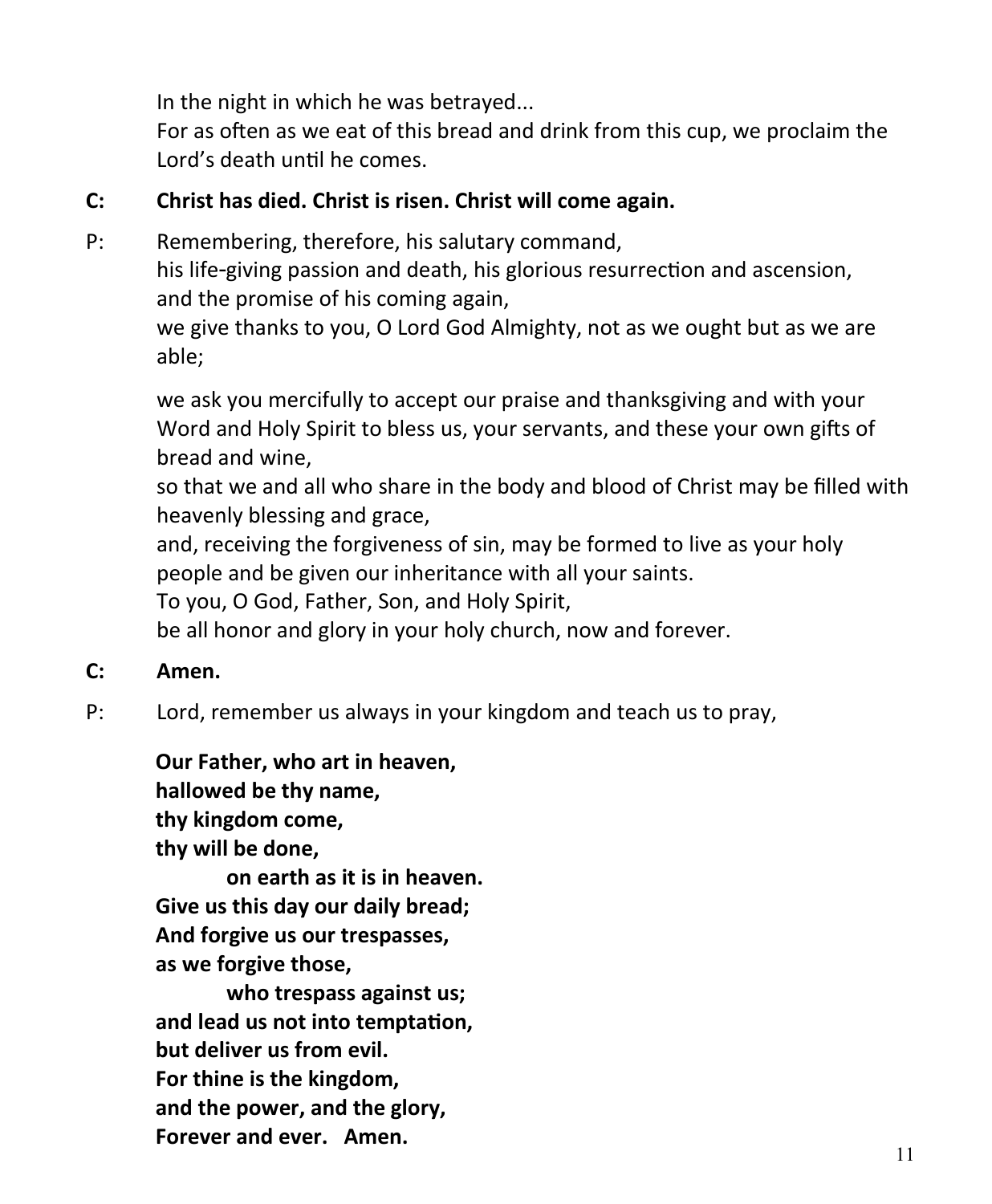#### **WE SHARE A MEAL TOGETHER**

- P: This is the body of Christ, given for you.
- P: This is the blood of Christ shed for you.

#### **SONG LAMB OF GOD, SETTING 8**



SAS006420

### **POST COMMUNION BLESSING**

### **BENEDICTION**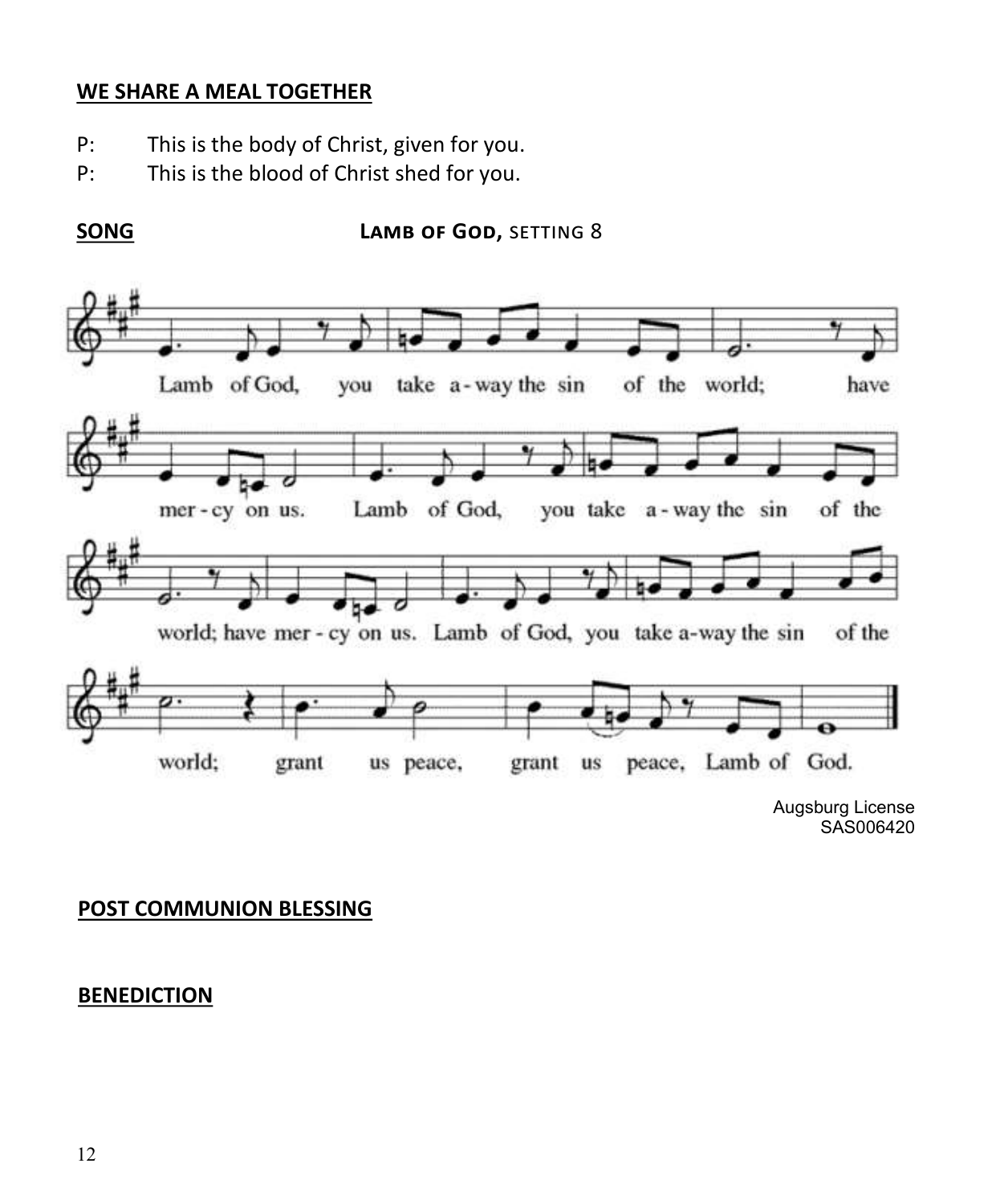#### **CLOSING SONG**





One License Music: KUORTANE, Finnish folk tune Text © 1986 Hope Publishing Company, Carol Stream, II, 60188. All rights reserved. Used by permission. 722453-A

#### **SENDING**

- P: Go in peace. You are the body of Christ.
- **C: Thanks be to God.**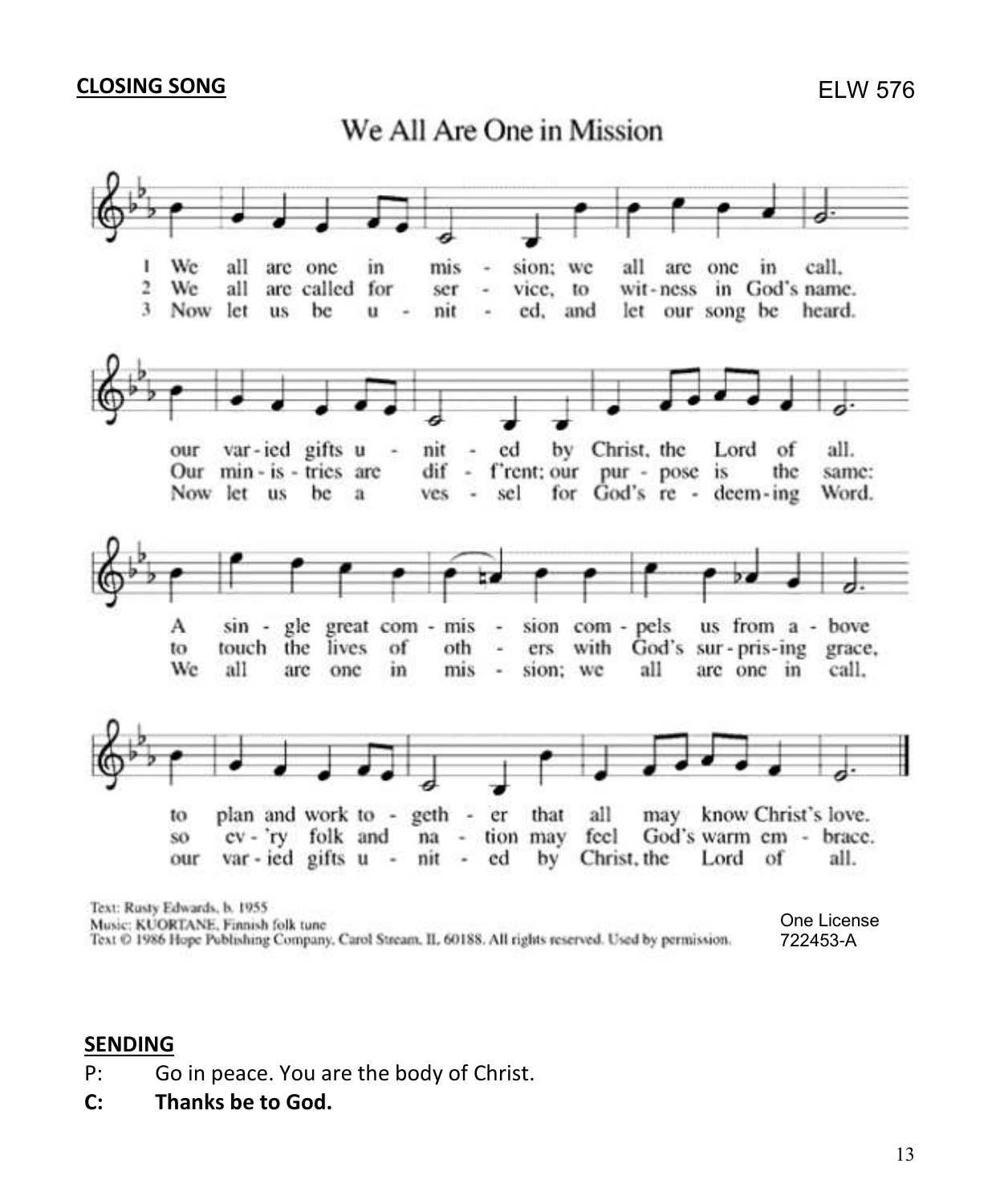# BENEVOLENCE OF THE MONTH

# July 2021 **Doctors Without Borders**

## **Who Are They?**

In May 1968, a group of young doctors decided to go and help victims of wars and major disasters. This new brand of humanitarianism would reinvent the concept of emergency aid. They were to become Médecins Sans Frontières (MSF), known internationally in English as Doctors Without Borders. The organization was created on the belief that all people have the right to medical care regardless of gender, race, religion, creed, or political affiliation, and that the needs of these people outweigh respect for national boundaries.

## **What Do They Do?**

Doctors Without Borders was awarded the Nobel Peace Prize in 1999. The judges chose them "in recognition of the organization's pioneering humanitarian work on several continents" and to honor their medical staff, who had worked in more than 80 countries and treated tens of millions of people.

Doctors Without Borders has developed and produced pre-packaged disaster kits ready for transport within hours, including a complete surgical theatre the size of a small conference table and an obstetrics kit the size of a two-drawer file. The pre-packaged disaster kits are already custom-cleared and ready for flight. Planes can be loaded and flown into crisis areas within 24 hours. To make sure they are responding to emergency situations as quickly as possible, they have four logistical centers based in Europe and East Africa plus stores of emergency materials in Central America and East Asia. In China and Dubai, they also store thousands of tents, shelter kits, and other nonperishable items, ready for immediate use in the event of a disaster. They rarely take funds from governments, businesses or institutions. Instead they rely mainly on the generosity of individual donors. Over 90 percent of their income comes from private donors giving small amounts. Approximately 85% of donations go directly to their programs, with 14% used for fundraising and 1% for management  $\&$ general.

Please consider a gift today to support their response to the coronavirus pandemic and other emergencies worldwide.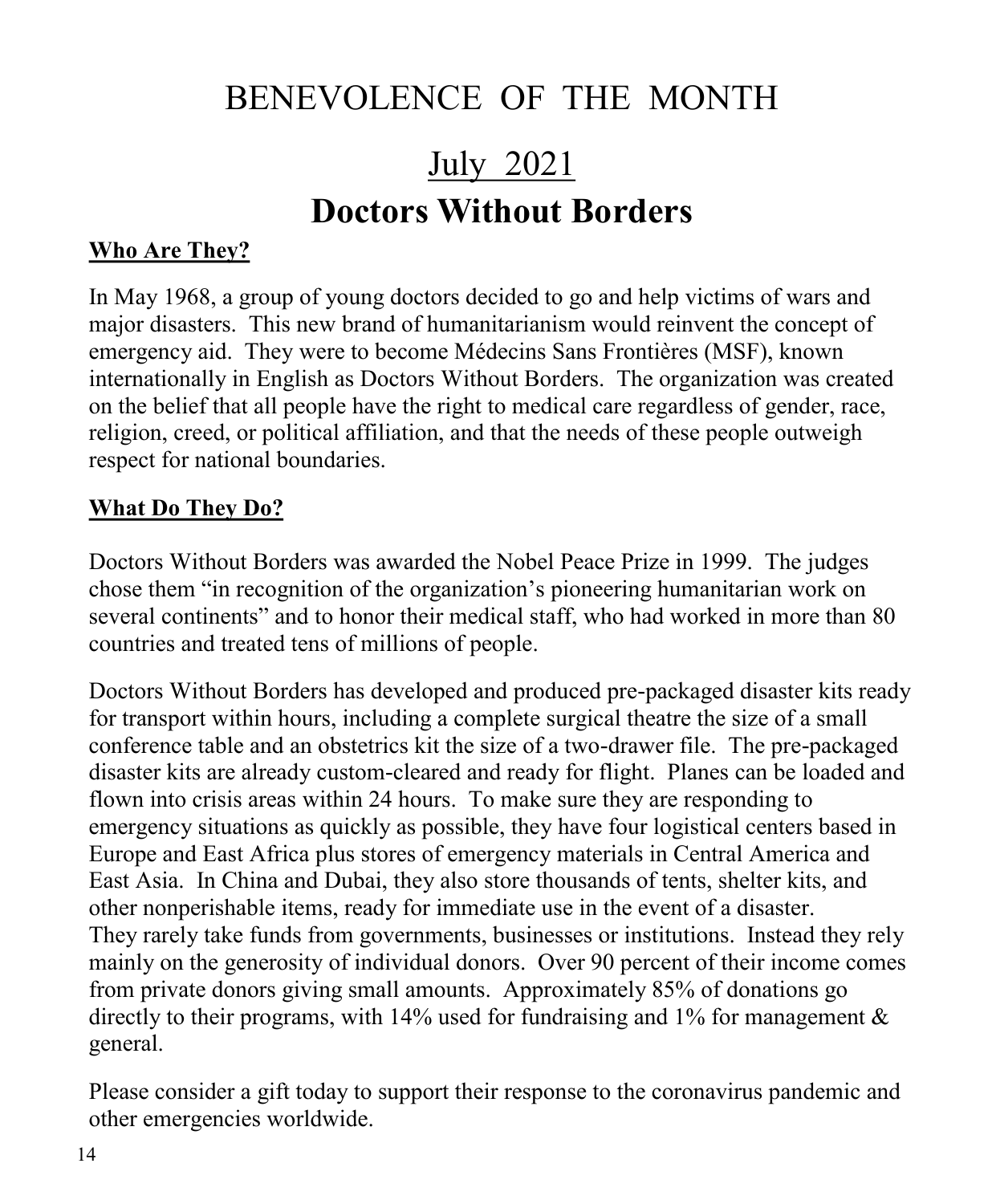# **REMEMBER THESE** *PEOPLE IN YOUR PRAYERS:*

*Healing for:* Leif Larson, Lisa Hayes, Lori Skiba, Sharon Buffalo, Pam Larson, Susann Hendrickson, Ed Crow, Bob thomas, Nadine Lien, Julie Bolser, Jeanette Jewell, Chris Syversen, Linda Mackie, Jessica, Ginny Wortman, Leif Larson, Linda Johnson, Helen Micucci, Inez Hushagen, The Cohn Family - Evelyn, Scott, Ava & Brayen Cohn, Glenna Timmerman, Miriam Clark, Elsie Jo Hendrickson, Jim Powers, Sandy Cowden, Cindy Hogman, Sophie Jackson, Tom Moore, Leih Rutledge, Brad McDonald, Ginny Esslinger, Nancy Johnson, Wilma Barrett, Wayne Wegner, Jim Olsen, Jan Karr, Maranda Hansen, Bill Holz, Andy Hamilton, Curtis Peterson, Antivius Rush, Bill Vance, Joshua Tinker, Davie Kelly, Andrew Adams, Eric McDonnell, Joy L Edwards, Diane Hilmo, Trisha Bourdeau, Geoff Taylor, Jessica, Jeanne, Barrett, Frances Viscoti, Dan Harris, Landry Hall (great grandson of Loretta Nelson), Sean Brough, Ken Bailey, Stacy Pinorini, Bonnie Thomas, Jan Churchhill, Steve Schmitz,

*Comfort for: Family of* Ken Gilbertson, Claude Baily, Les Surridge, Allen Gilbertson

*Guidance for: Port Towns* Church Planting: Danny & Aubrey Edwards-Luce

*Military persons associated with Camano Lutheran or Specific Request***:**  *Dan Porter, Tyler Munson, Scott Johnston, Derek Hinde, Brian Cummings, Robert F Guerrero, John VF Guerrero, Michael SF Guerrero, Isaac Teichgrab, Olivia Shoup, Kyle Osburn, Nathaniel Powers,* 

# **Scriptures for Sunday July 11th**

**Amos 7:7-15 Psalm 85:8-13 Ephesians 1:3-14 Mark 6:14-29**